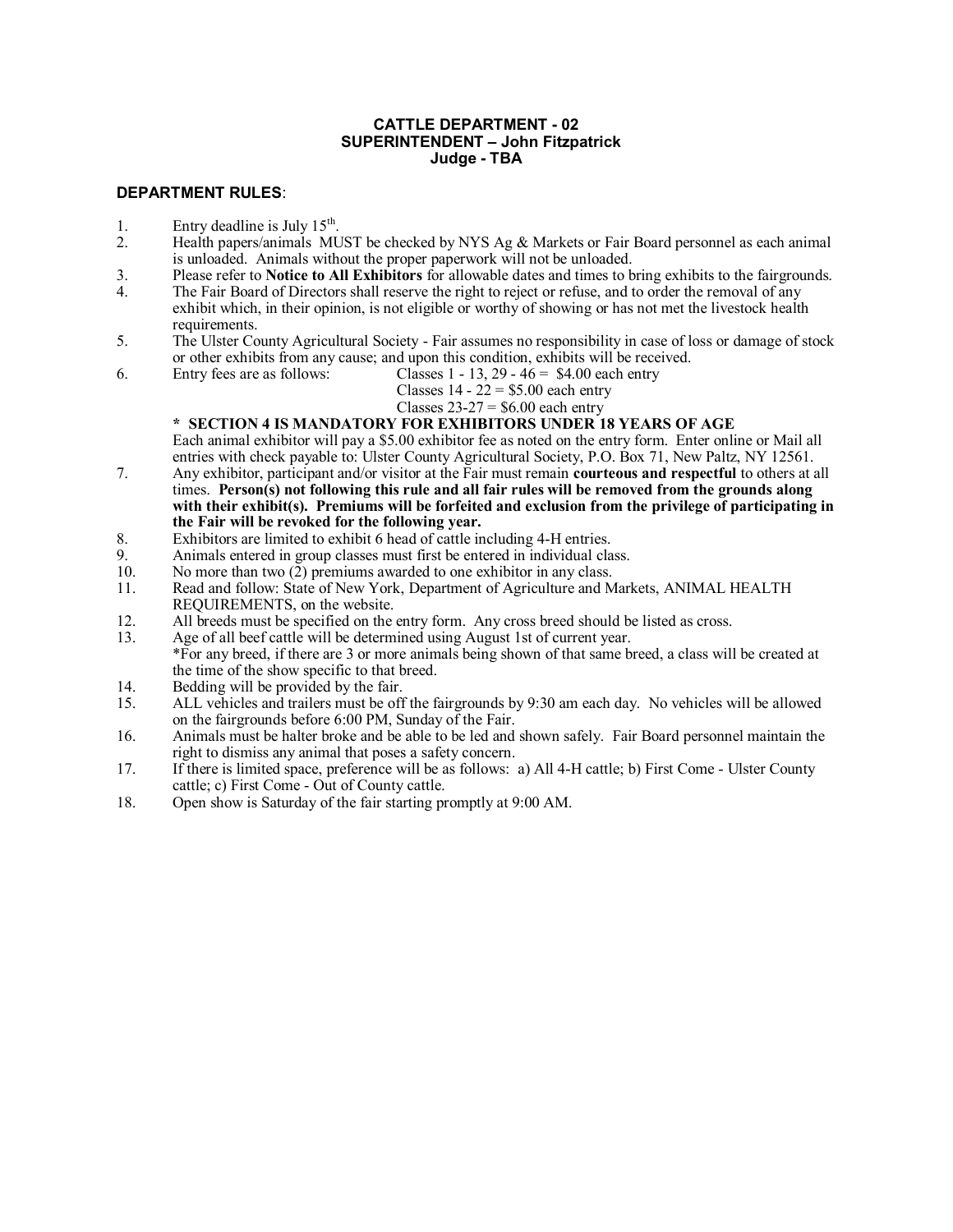# **CATTLE DEPARTMENT – 02 (continued)**

| <b>Class</b>   | <b>DAIRY CATTLE - SECTION 1</b>                                                               | 1 <sup>st</sup>  | 2 <sub>nd</sub> | $3^{\text{rd}}$ | 4 <sup>th</sup> | 5 <sup>th</sup> | $6^{th}$ - $10^{th}$ |
|----------------|-----------------------------------------------------------------------------------------------|------------------|-----------------|-----------------|-----------------|-----------------|----------------------|
| $\mathbf{1}$   | Pee Wee Showmanship - 7 and under                                                             | \$40             | \$30            | \$25            | \$20            | \$15            | \$10                 |
| $\overline{2}$ | Jr. Showmanship $-8-12$ years                                                                 | \$40             | \$30            | \$25            | \$20            | \$15            | \$10                 |
| 3              | Sr. Showmanship $-13-18$ years                                                                | \$40             | \$30            | \$25            | \$20            | \$15            | \$10                 |
| 4              | Over the Hill Showmanship $-19$ and over                                                      | \$40             | \$30            | \$25            | \$20            | \$15            | \$10                 |
| 5              | Bull under 1 year                                                                             | \$40             | \$30            | \$25            | \$20            | \$15            | \$10                 |
| 6              | Spring Heifer Calf,<br>born after Feb 28, 2022 but before April 4, 2022                       | \$40             | \$30            | \$25            | \$20            | \$15            | \$10                 |
| 7              | Winter Heifer Calf<br>born after Nov. 30, 2021 & before March 1, 2022                         | \$40             | \$30            | \$25            | \$20            | \$15            | \$10                 |
| 8              | Fall Heifer Calf,<br>born after Aug. 31, 2021 & before Dec. 1, 2021                           | \$40             | \$30            | \$25            | \$20            | \$15            | \$10                 |
| 9              | Summer Yearling Heifer,<br>born after May 31, 2021 & before Sept. 1, 2021                     | \$40             | \$30            | \$25            | \$20            | \$15            | \$10                 |
| 10             | Spring Yearling Heifer (not in milk),<br>born after Feb. 28, 2021 & before June 1, 2021       | \$40             | \$30            | \$25            | \$20            | \$15            | \$10                 |
| 11             | Winter Yearling Heifer (not in milk),<br>born after Nov. 30, 2020 & before March 1, 2021      | \$40             | \$30            | \$25            | \$20            | \$15            | \$10                 |
| 12             | Fall Yearling Heifer (not in milk),<br>born after August 31, 2020 & before Dec 1, 2020        | \$40             | \$30            | \$25            | \$20            | \$15            | \$10                 |
|                | Junior Champion<br>Junior Reserve Champion                                                    | Trophy<br>Trophy |                 |                 |                 |                 |                      |
| 13             | Heifer, bred by exhibitor (must be shown in Class $#5-9$ )                                    | \$40             | \$30            | \$25            | \$20            | \$15            | \$10                 |
| 14             | Jr. Herd, consisting of three calves and/or heifers previously<br>shown in individual classes | \$50             | \$40            | \$30            | \$25            | \$20            | \$10                 |
| 15             | Jr. Two Year Old Cow<br>born after Feb. 28, 2020 & before Sept. 1, 2020                       | \$50             | \$40            | \$30            | \$25            | \$20            | \$10                 |
| 16             | Sr. Two Year Old Cow,<br>born after Aug. 31, 2019 & before March 1, 2020                      | \$50             | \$40            | \$30            | \$25            | \$20            | \$10                 |
| 17             | Jr. Three Year Old Cow,<br>born after Feb. 28, 2019 & before Sept. 1, 2020                    | \$50             | \$40            | \$30            | \$25            | \$20            | \$10                 |
| 18             | Sr. Three Year Old Cow,<br>born after Aug. 31, 2018 & before Mar. 1, 2019                     | \$50             | \$40            | \$30            | \$25            | \$20            | \$10                 |
| 19             | Four Year Old Cow,<br>born after Aug. 31, 2017 & before Sept. 1, 2018                         | \$50             | \$40            | \$30            | \$25            | \$20            | \$10                 |
| 20             | Five Year Old Cow,<br>born after Aug. 31, 2016 & before Sept. 1, 2017                         | \$50             | \$40            | \$30            | \$25            | \$20            | \$10                 |
| 21             | Aged Cow, born before Sept. 1, 2016                                                           | \$50             | \$40            | \$30            | \$25            | \$20            | \$10                 |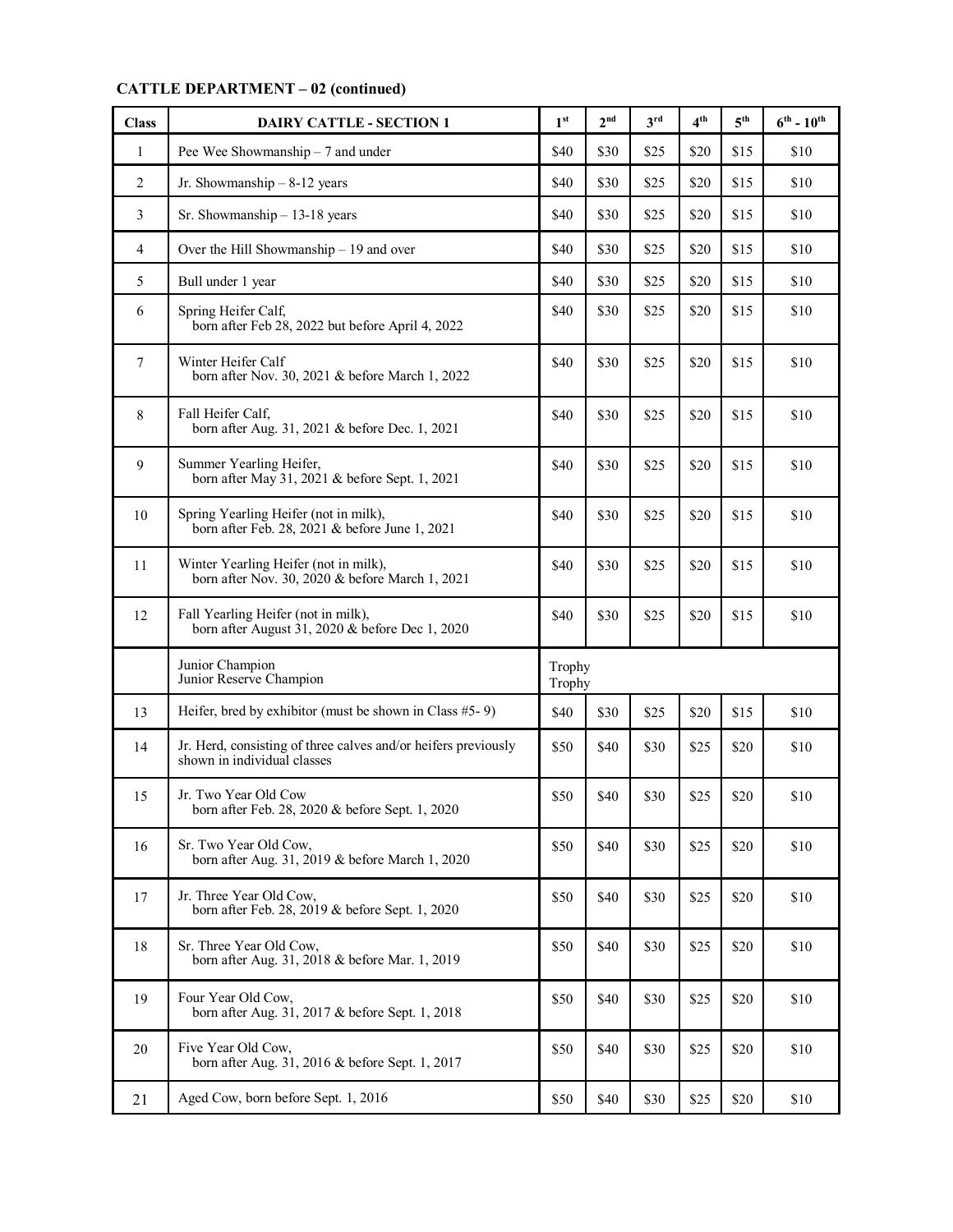## **CATTLE DEPARTMENT – 02 (continued)**

| <b>Class</b><br>No. | DAIRY CATTLE - SECTION 1 (CONTINUED)                                                          | 1 <sup>st</sup>                      | 2 <sub>nd</sub> | 3 <sup>rd</sup> | 4 <sup>th</sup> | 5 <sup>th</sup> | $6th$ -<br>10 <sup>th</sup> |
|---------------------|-----------------------------------------------------------------------------------------------|--------------------------------------|-----------------|-----------------|-----------------|-----------------|-----------------------------|
| 22                  | Dry cow, 4 Year Old & Over<br>Must have freshened at least once                               | \$50                                 | \$40            | \$30            | \$25            | \$20            | \$10                        |
|                     | Senior Champion<br>Reserve Senior Champion<br><b>Best of Breed</b><br>Supreme Dairy Cow       | Trophy<br>Trophy<br>Trophy<br>Trophy |                 |                 |                 |                 |                             |
| 23                  | Senior Herd, 3 cows all of which have calved at least once<br>and exhibited by one exhibitor. | \$60                                 | \$50            | \$40            | \$35            | \$30            | \$20                        |
| 24                  | Best 3 females, any age, all bred and owned by exhibitor or<br>family.                        | \$60                                 | \$50            | \$40            | \$35            | \$30            | \$20                        |
| 25                  | Produce of Dam, 2 animals of the same Dam, both owned by<br>one exhibitor or family           | \$60                                 | \$50            | \$40            | \$35            | \$30            | \$20                        |
| 26                  | Dam and Daughter, owned by exhibitor or family.                                               | \$60                                 | \$50            | \$40            | \$35            | \$30            | \$20                        |
| 27                  | Get of Sire, 3 animals from same sire, either 2 females and 1<br>male or 3 females.           | \$60                                 | \$50            | \$40            | \$35            | \$30            | \$20                        |

| <b>Class</b><br>No. | <b>BEEF CATTLE - SECTION 2</b>                                             | 1 <sup>st</sup> | 2 <sup>nd</sup> | $3^{\text{rd}}$ | $\bf{1}^{\rm th}$ | $5^{\text{th}}$ | $6th$ -<br>$10^{th}$ |
|---------------------|----------------------------------------------------------------------------|-----------------|-----------------|-----------------|-------------------|-----------------|----------------------|
| 29                  | Pee Wee Showmanship $-7$ and under                                         | \$40            | \$30            | \$25            | \$20              | \$15            | \$10                 |
| 30                  | Jr. Showmanship $-8-12$ years                                              | \$40            | \$30            | \$25            | \$20              | \$15            | \$10                 |
| 31                  | Sr. Showmanship $-13-18$ years                                             | \$40            | \$30            | \$25            | \$20              | \$15            | \$10                 |
| 32                  | Over the Hill Showmanship $-19$ and over                                   | \$40            | \$30            | \$25            | \$20              | \$15            | \$10                 |
| 33                  | Junior Heifer<br>Calves born between Jan. 1, 2022 & June 1, 2022           | \$40            | \$30            | \$25            | \$20              | \$15            | \$10                 |
| 34                  | Senior Heifer<br>Calves born between Sept. 1, 2021 & Dec. 31, 2021         | \$40            | \$30            | \$25            | \$20              | \$15            | \$10                 |
| 35                  | <b>Summer Yearling</b><br>Heifers born between May 1, 2021 & Aug. 31, 2021 | \$40            | \$30            | \$25            | \$20              | \$15            | \$10                 |
| 36                  | Junior Yearling<br>Heifers born between Jan. 1, 2021 & Apr. 30, 2021       | \$40            | \$30            | \$25            | \$20              | \$15            | \$10                 |
| 37                  | Senior Yearling<br>Heifers born between Sept 1, 2020 & Dec. 31, 2020       | \$40            | \$30            | \$25            | \$20              | \$15            | \$10                 |
| 38                  | Dry Cow<br>Cow born prior to Sept 1, 2020, not in milk                     | \$40            | \$30            | \$25            | \$20              | \$15            | \$10                 |